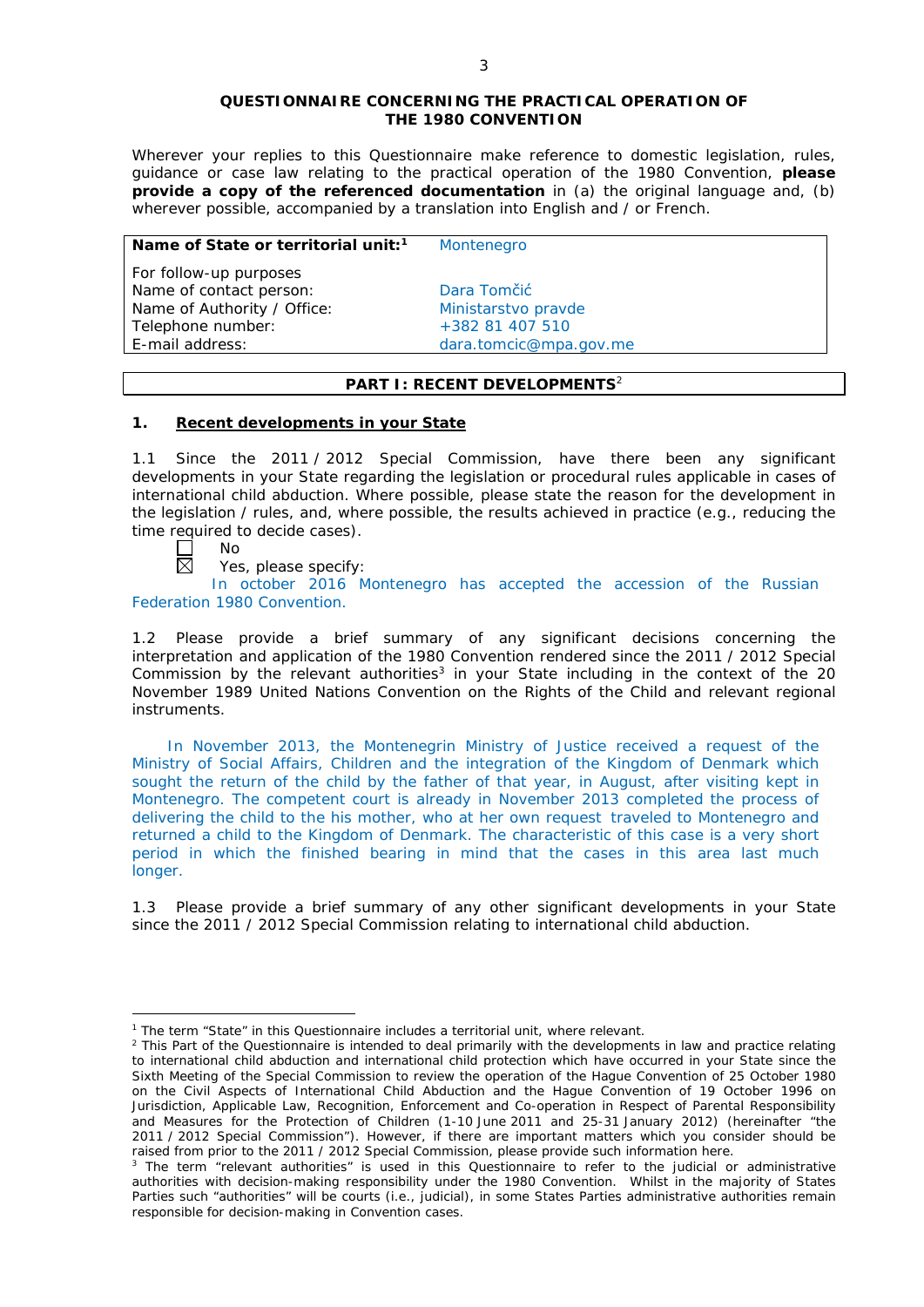#### **2. Issues of compliance**

2.1 Are there any States Parties to the 1980 Convention with whom you are having particular challenges in achieving successful co-operation? Please specify the challenges you have encountered and, in particular, whether the problems appear to be systemic.

- $\boxtimes$ No
	- Yes, please specify:

Please insert text here

2.2 Are you aware of situations / circumstances in which there has been avoidance / evasion of the 1980 Convention?

- $\boxtimes$ No
	- Yes, please specify:

Please insert text here

## **PART II: THE PRACTICAL OPERATION OF THE 1980 CONVENTION**

### **3. The role and functions of Central Authorities designated under the 1980 Convention**<sup>4</sup>

*In general*

3.1 Have any challenges arisen in practice in achieving effective communication or cooperation with other Central Authorities?

 $\boxtimes$ No  $\Box$ 

Yes, please specify: Please insert text here

3.2 Have any of the duties of Central Authorities, as set out in **Article 7** of the 1980 Convention, raised any particular problems in practice either in your State, or in States Parties with whom you have co-operated?

 $\boxtimes$ No

 $\Box$ 

Yes, please specify: Please insert text here

3.3 Has your Central Authority encountered any challenges with the application of any of the 1980 Convention provisions? If so, please specify.

- $\boxtimes$ No  $\Box$ 
	- Yes, please specify: Please insert text here

*Legal aid and representation*

3.4 Do the measures your Central Authority takes to provide or facilitate the provision of legal aid, legal advice and representation in return proceedings under the 1980 Convention (**Art. 7(2)-(g)**) result in delays in proceedings either in your own State, or, where cases originate in your State, in any of the requested States you have dealt with?

 $\boxtimes$ No

П

<u>.</u>

Yes, please specify: Please insert text here

3.5 Are you aware of any other challenges in your State, or, where cases originate in your State, in any of the requested States you have dealt with, regarding the obtaining of legal aid, advice and / or representation for either left-behind parents or taking parents?<sup>5</sup>

<sup>4</sup> See also Section 5 below on "Ensuring the safe return of children" which involves the role and functions of Central Authorities.

<sup>&</sup>lt;sup>5</sup> See paras 1.1.4 to 1.1.6 of the "Conclusions and Recommendations of the Fifth Meeting of the Special Commission to review the operation of the *Hague Convention of 25 October 1980 on the Civil Aspects of International Child Abduction* and the practical implementation of the *Hague Convention of 19 October 1996 on Jurisdiction, Applicable Law, Recognition, Enforcement and Co-operation in Respect of Parental Responsibility and Measures for the Protection of Children* (30 October – 9 November 2006) (hereinafter referred to as the ["Conclusions and Recommendations of the 2006 Special Commission"](https://assets.hcch.net/upload/concl28sc5_e.pdf)) and paragraphs 32 to 34 of the [Conclusions and Recommendations of the Special Commission](https://assets.hcch.net/upload/wop/concl28sc6_e.pdf) to review the operation of the Hague Convention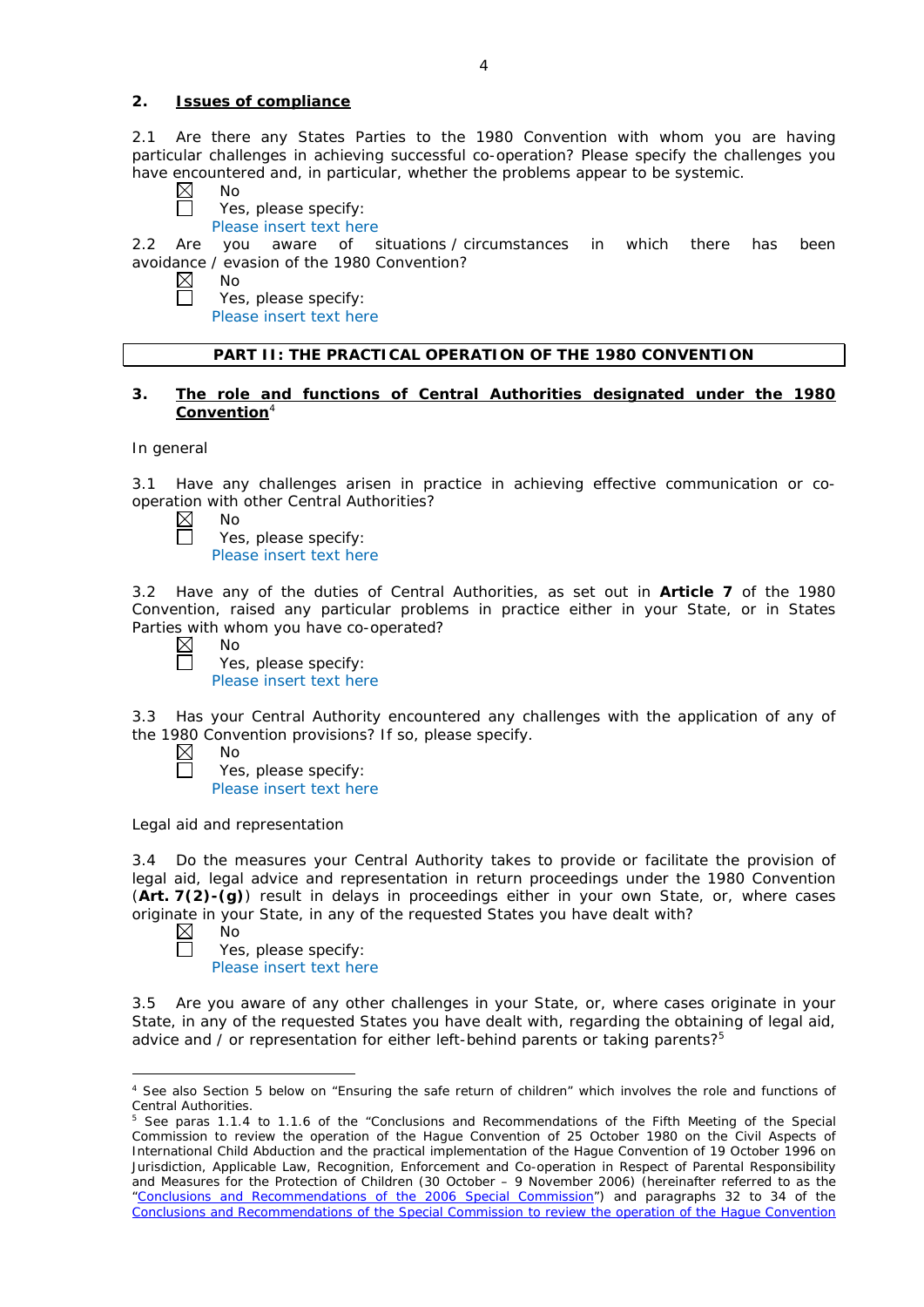

No Yes, please specify: Please insert text here

## *Locating the child*

3.6 Has your Central Authority encountered any challenges with locating children in cases involving the 1980 Convention, either as a requesting or requested State?<br>  $\boxtimes$  No

 $\Box$ 

No

Yes, please specify the challenges encountered and what steps were taken or are considered to be taken to overcome these challenges:

NOTE: Locating the child in matters relating to the 1980 Convention shall be made by the court with the assistance of the police

3.7 Has your Central Authority worked with any external agencies to discover the whereabouts of a child wrongfully removed to or retained within your State (*e.g.*, the police, Interpol, private location services)?

No Yes, please share any good practice on this matter: Please insert text here

*Information exchange, training and networking of Central Authorities*

3.8 Has your Central Authority shared its expertise with another Central Authority or benefited from another Central Authority sharing its expertise with your Central Authority, in accordance with the Guide to Good Practice - Part I on Central Authority Practice?<sup>6</sup>

No Yes, please specify: Please insert text here

3.9 Has your Central Authority organised or participated in any other networking initiatives between Central Authorities such as regional meetings via conference call or videoconference?

Yes, please specify: Please insert text here

### *Statistics*<sup>7</sup>

<u>.</u>

3.10 If your Central Authority does not submit statistics through the web-based INCASTAT database, please explain why.

### Please insert text here

### *Prompt handling of cases*

3.11 Does your Central Authority have mechanisms in place to ensure the prompt handling of cases?

 $\boxtimes$ No Yes, please specify: Please insert text here

3.12 If your Central Authority is experiencing delays in handling cases please specify the main reasons for these delays:

of *[19 October 1980 on Jurisdiction, Applicable law, Recognition, Enforcement and Co-operation in Respect of](https://assets.hcch.net/upload/wop/concl28sc6_e.pdf)  [Parental Responsibility and Measures for the Protection of Children](https://assets.hcch.net/upload/wop/concl28sc6_e.pdf)* (1-10 June 2011 and 25-31 January 2012) (hereinafter the "C&R of the 2011/2012 Special Commission") (available on the Hague Conference website at < www.hcch.net > under "Child Abduction Section" then "Special Commission meetings").

Maximission meeting is a commission of the United Conference website at < www.hcch.net > under "Child Abduction Section" then "Guides to Good Practice". See, in particular, Chapter 6.5 on twinning arrangements.

<sup>7</sup> See paras 1.1.16 to 1.1.21 of the Conclusions and Recommendations of the 2006 Special Commission (*supra.*  note  $5$ ).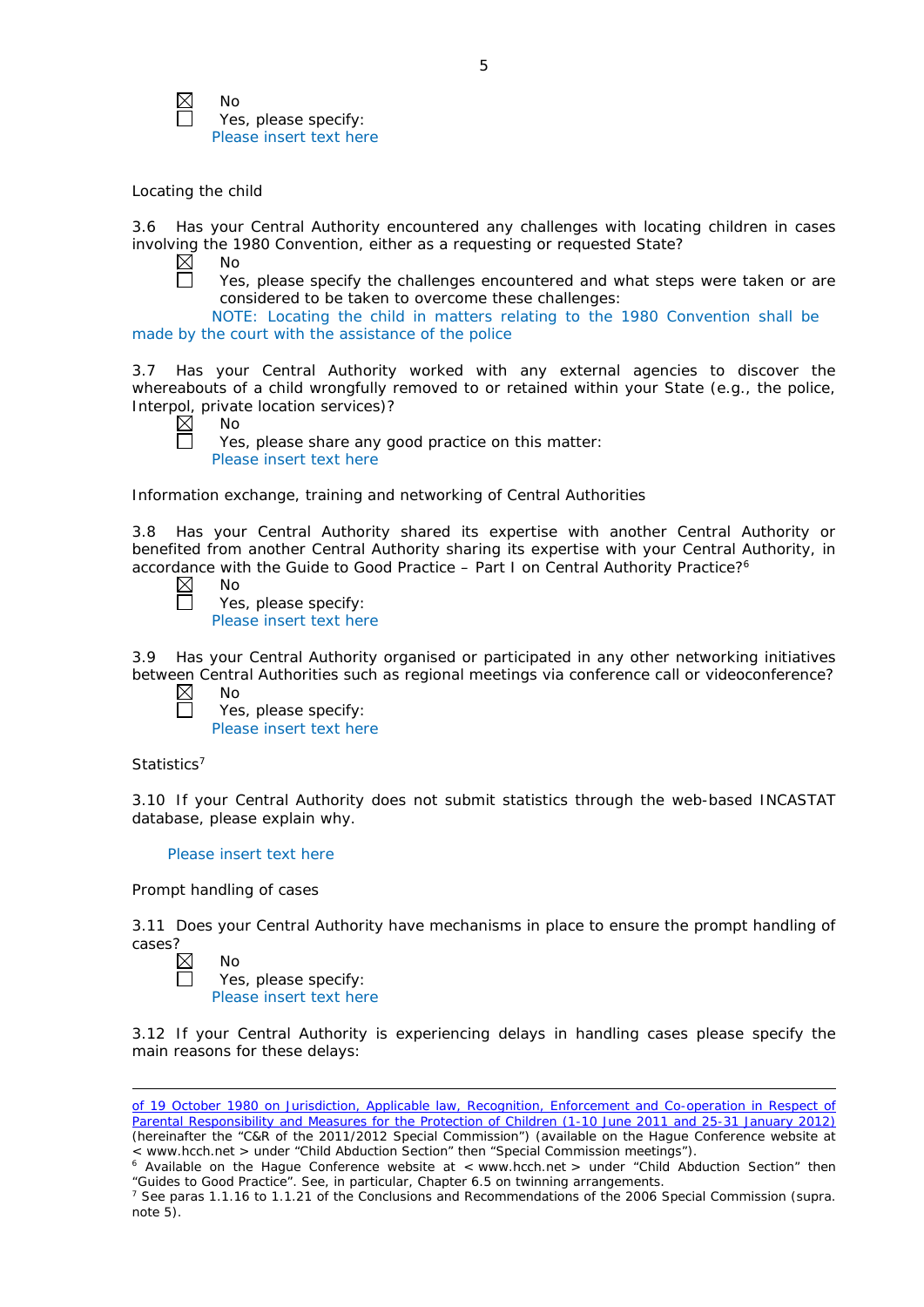The procedure for the return of child kept by the court and the Central Authority can not affect the work of the court

#### **4. Court proceedings & promptness**

4.1 Has your State limited the number of judicial or administrative authorities who can hear return applications under the 1980 Convention (*i.e.*, concentration of jurisdiction")?8

Yes  $\boxtimes$ 

No, please indicate if such arrangements are being contemplated:

In proceedings for the return of child are in charge all basic courts in Montenegro

4.2 Does your State have mechanisms in place to handle return decisions within six weeks (*e.g.*, production of summary evidence, limitation of appeals, swift enforcement)?

 $\boxtimes$ No

 $\Box$ 

Yes, please explain: Please insert text here

4.3 If your response to the previous question is No, does your State contemplate implementing mechanisms to meet the requirement of prompt return under the 1980 Convention (*e.g.*, procedures, bench-books, guidelines, protocols)?

 $\boxtimes$ No, please explain:

Article 9 of the Constitution of Montenegro provides that the ratified and published international agreements and generally accepted rules of international law shall make an integral part of the internal legal order, shall have the supremacy over the national legislation and shall apply directly when they regulate relations differently than the national legislation. Having regard to this the Convention applies directly.

Yes, please explain:  $\Box$ 

Please insert text here

4.4 If your State is experiencing delays in handling return decisions please specify the main reasons for these delays:

As in other countries, court proceedings are collateral and need time for their execution.

4.5 Do your courts regularly order immediate protective measures when initiating the return procedure, so as to prevent a new removal and minimize the harm to the child (*e.g.*, prohibit removal of the child from the jurisdiction, retain documentation, grant provisional access rights to the left-behind parent)?

No, please explain:  $\Box$ 

Please insert text here

 $\boxtimes$ Yes, please explain: Please insert text here

4.6 Do your courts make use of direct judicial communications to ensure prompt proceedings?<br>N∪ D

Yes 反

No, please explain: Please insert text here

4.7 If your State has not designated a sitting judge to the International Hague Network of Judges does your State intend to do so in the near future?<br>  $\boxtimes$  Yes<br>  $\Box$  No, please explain:

Yes

-

No, please explain: Please insert text here

<sup>8</sup> See, *The [Judges' Newsletter](https://www.hcch.net/en/instruments/conventions/publications2/judges-newsletter)* on International Child Protection – Vol. XX / [Summer-Autumn 2013](https://assets.hcch.net/upload/newsletter/nl2013tome20en.pdf) the special focus of which was "Concentration of jurisdiction under the *Hague Convention of 25 October 1980 on the civil aspects of International Child Abduction* and other international child protection instruments".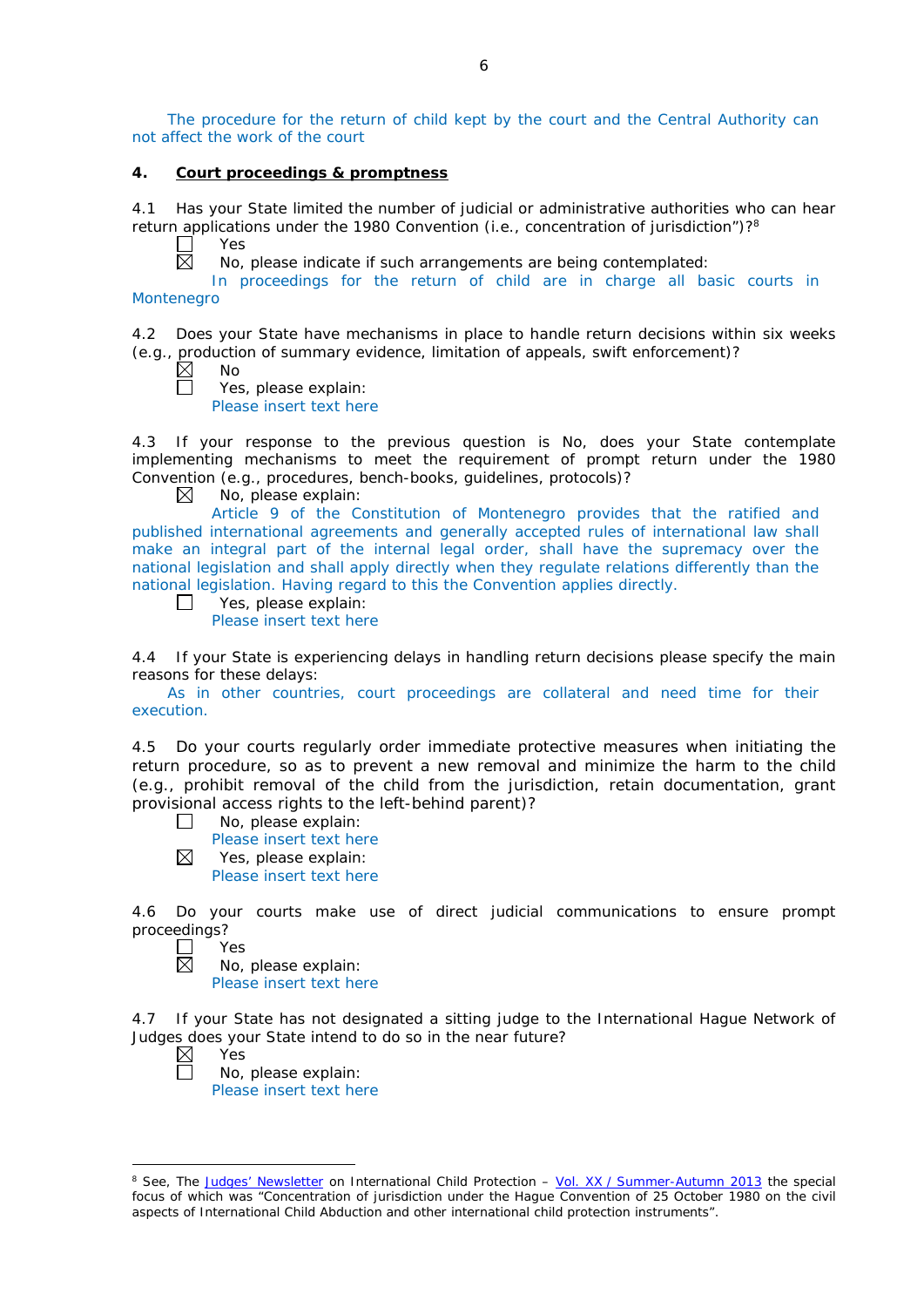4.8 Please comment upon any cases (whether your State was the requesting or requested State), in which the judge (or decision-maker) has, before determining an application for return, communicated with a judge or other authority in the requesting State regarding the issue of the child's safe return. What was the specific purpose of the communication? What was the outcome?

We don't have information about such cases.

#### **5. Ensuring the safe return of children**<sup>9</sup>

*Methods for ensuring the safe return of children*<sup>10</sup>

5.1 What measures has your Central Authority taken to ensure that the recommendations of the 2006 and 2011 / 2012 Special Commission meetings<sup>11</sup> regarding the safe return of children are implemented?

There were no activities in this field, so far.

5.2 In particular, in a case where the safety of a child is in issue and where a return order has been made in your State, how does your Central Authority ensure that the appropriate child protection bodies in the *requesting* State are alerted so that they may act to protect the welfare of a child upon return (until the appropriate court in the requesting State has been effectively seised)?

Court cooperates with the Center for Social Work until the arrival of the other parent (the applicant to return the child)

5.3 Where there are concerns in the requested State regarding possible risks for a child following a return, what conditions or requirements can the relevant authority in your State put in place to minimise or eliminate those concerns?

In such cases, the relevant authority shall include the Center for Social Work

*Use of the 1996 Convention to ensure a safe return*

5.4 If your State is not Party to the 1996 Convention, is consideration being given to the possible advantages of the 1996 Convention in providing a jurisdictional basis for urgent protective measures associated with return orders (**Arts 7 and 11**), in providing for their recognition by operation of law (**Art. 23**), and in communicating information relevant to the protection of the child (**Art. 34**)?

No

<u>.</u>

Yes, please explain:

NOTE: The Convention is under the jurisdiction of the Ministry of Labor and Social Welfare

*Protection of primary carer*

5.5 Are you aware of cases in your State where a primary carer taking parent, for reasons of personal security (*e.g.*, domestic or family violence, intimidation, harassment, etc.) or others, has refused or has not been in a position to return with the child to the requesting State? How are such cases dealt with in your State? Please explain and provide case examples where possible.

In practice there were no such cases so far.

<sup>9</sup> See **Art. 7(2)** *h)* of the 1980 Convention.

<sup>10</sup> Where relevant, please make reference to the use of undertakings, mirror orders and safe harbour orders and other such measures in your State.

<sup>11</sup> See the [Conclusions and Recommendations](https://assets.hcch.net/upload/concl28sc5_e.pdf) of the Special Commission of 2006 (*supra.* note 5) at paras 1.1.12 and 1.8.1 to 1.8.2 and 1.8.4 to 1.8.5 and the Appendix to the Conclusions and Recommendations and the [Conclusions and Recommendations of the 2011](https://assets.hcch.net/upload/wop/concl28sc6_e.pdf) / 2012 Special Commission (*supra.* note 5).at paras 39-43.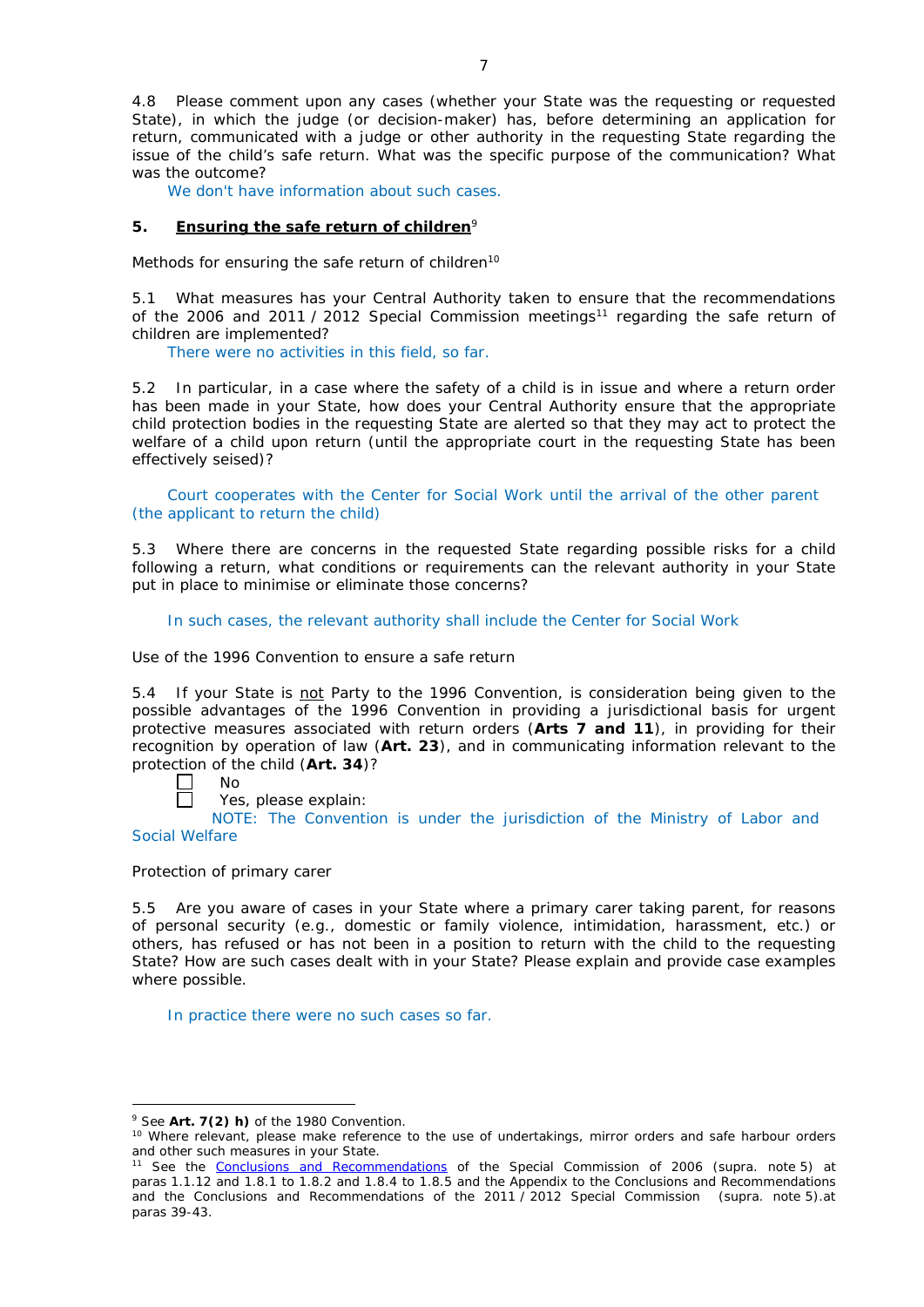5.6 In particular, would your authorities consider putting in place measures to protect the primary carer upon return in the requesting State as a mean to secure the safe return of the child? Please explain and provide case examples where possible.

See under 5.5

#### *Post-return information*

5.7 In cases where measures are put in place in your State to ensure the safety of a child upon return, does your State (through the Central Authority, or otherwise) attempt to monitor the effectiveness of those measures upon the child's return? Would you support a recommendation that States Parties should co-operate to provide each other with follow-up information on such matters, insofar as is possible?

Yes, we would support a recommendation that States Parties should co-operate to provide each other with follow -up information on such matters, insofar as is possible.

5.8 If your State is not Party to the 1996 Convention, is consideration being given to the possible advantages of the 1996 Convention in providing a jurisdictional basis for requesting a report on the situation of the child upon return to the State of habitual residence (**Art. 32- (a)**)?



No Yes, please explain:

NOTE: The Convention is under the jurisdiction of the Ministry of Labor and Social Welfare

## **6. Voluntary agreements and mediation**

6.1 How does your Central Authority (either directly or through any intermediary) take, or is it considering taking, appropriate steps under **Article 7-(c)** to secure the voluntary return of the child or to bring about an amicable resolution of the issues? Please explain:

#### This is the jurisdiction of the court

6.2 In what ways have you used the "Guide to Good Practice on Mediation"12 for the purpose of implementing the 1980 Convention in your State? Please explain:

#### Mediation in the process of returning the child conducted by the court

6.3 Has your State considered or is it in the process of considering the establishment of a Central Contact Point for international family mediation to facilitate access to information on available mediation services and related issues for cross-border family disputes involving children, or has this task been entrusted to the Central Authority?<sup>13</sup>

 $\boxtimes$ No, please explain:

Our opinion is that is worth considering the the option to establish a Central Contact Point for international family mediation.

Yes, please explain:

Please insert text here

### **7. Preventive measures**

7.1 Has your State taken steps to advance the development of a travel form under the auspices of the International Civil Aviation Organisation?<sup>14</sup>

 $\boxtimes$ No

 $\mathbf{1}$ 

<u>.</u>

<sup>&</sup>lt;sup>12</sup> Available on the Hague Conference website at < www.hcch.net > under "Child Abduction Section" then "Guides to Good Practice".

<sup>&</sup>lt;sup>13</sup> As it has been encouraged in the Guide to Good Practice on Mediation, Chapter 4, on "Access to Mediation". par. 114-117. See also [Conclusions and Recommendations of the 2011](https://assets.hcch.net/upload/wop/concl28sc6_e.pdf) / 2012 Special Commission (*supra.* note 5) at par. 61.

<sup>14</sup> See the [Conclusions and Recommendations of the 2011](https://assets.hcch.net/upload/wop/concl28sc6_e.pdf) / 2012 Special Commission (*supra.* note 5) at par. 92.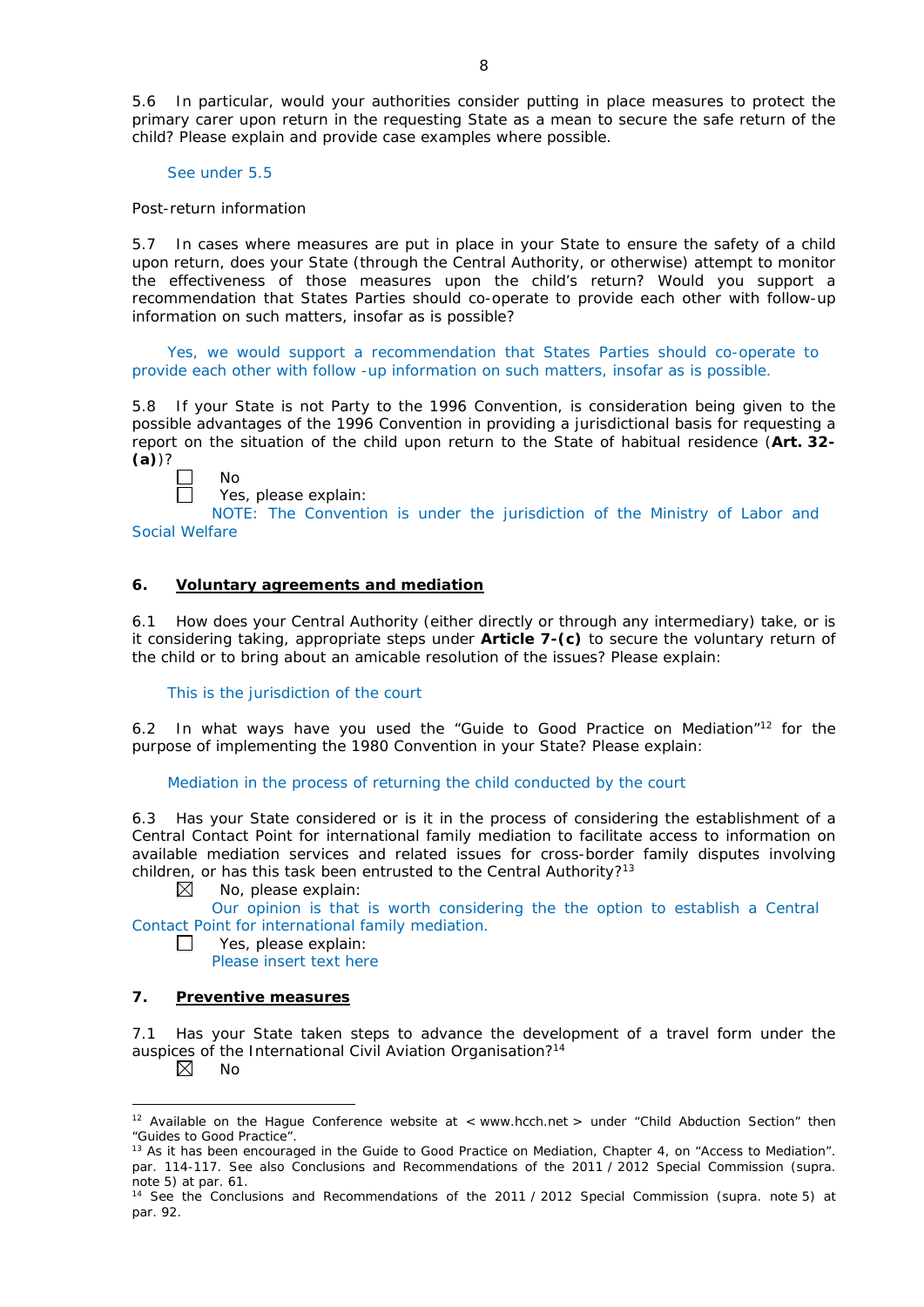Yes, please describe: Please insert text here

7.2 Regardless of whether the International Civil Aviation Organisation adds the development of a travel form to its work programme, would your State support the development of a non-mandatory model travel form under the auspices of the Hague Conference?

 $\boxtimes$ Yes П

 $\Box$ 

No, please explain: Please insert text here

#### **8. The Guide to Good Practice under the 1980 Convention**

8.1 In what ways have you used the Parts of the Guide to Good Practice<sup>15</sup> to assist in implementing for the first time, or improving the practical operation of, the 1980 Convention in your State?

a. Part I on Central Authority Practice. Please explain:

The Guide to Good Practice provided us with significant support in the implementation of the 1980 Convention.

b. Part II on Implementing Measures. Please explain:

The Guide to Good Practice provided us with significant support in the implementation of the 1980 Convention.

c. Part III on Preventive Measures. Please explain:

The Guide to Good Practice provided us with significant support in the implementation of the 1980 Convention.

d. Part IV on Enforcement. Please explain:

The Guide to Good Practice provided us with significant support in the implementation of the 1980 Convention.

8.2 How have you ensured that the relevant authorities in your State have been made aware of, and have had access to, the Guide to Good Practice?

Relevant authorities are aware of, and have access to the Guide to Good Practice.

8.3 Do you have any other comments about any Part of the Guide to Good Practice?

### **9. Publicity and debate concerning the 1980 Convention**

9.1 Has the 1980 Convention given rise to (a) any publicity (positive or negative) in your State, or (b) any debate or discussion in your national parliament or its equivalent?<br>  $\boxtimes$  No

No  $\Box$ 

-

Yes, please indicate the outcome of this debate or discussion, if any: Please insert text here

9.2 By what methods does your State disseminate information to the public about the 1980 Convention?

So far, there were no activities on informing the public about the 1980 Convention.

> **PART IV: TRANSFRONTIER ACCESS / CONTACT AND INTERNATIONAL FAMILY RELOCATION**

<sup>&</sup>lt;sup>15</sup> All Parts of the Guide to Good Practice under the 1980 Convention are available on the Hague Conference website at < www.hcch.net > under "Child Abduction Section" then "Guides to Good Practice".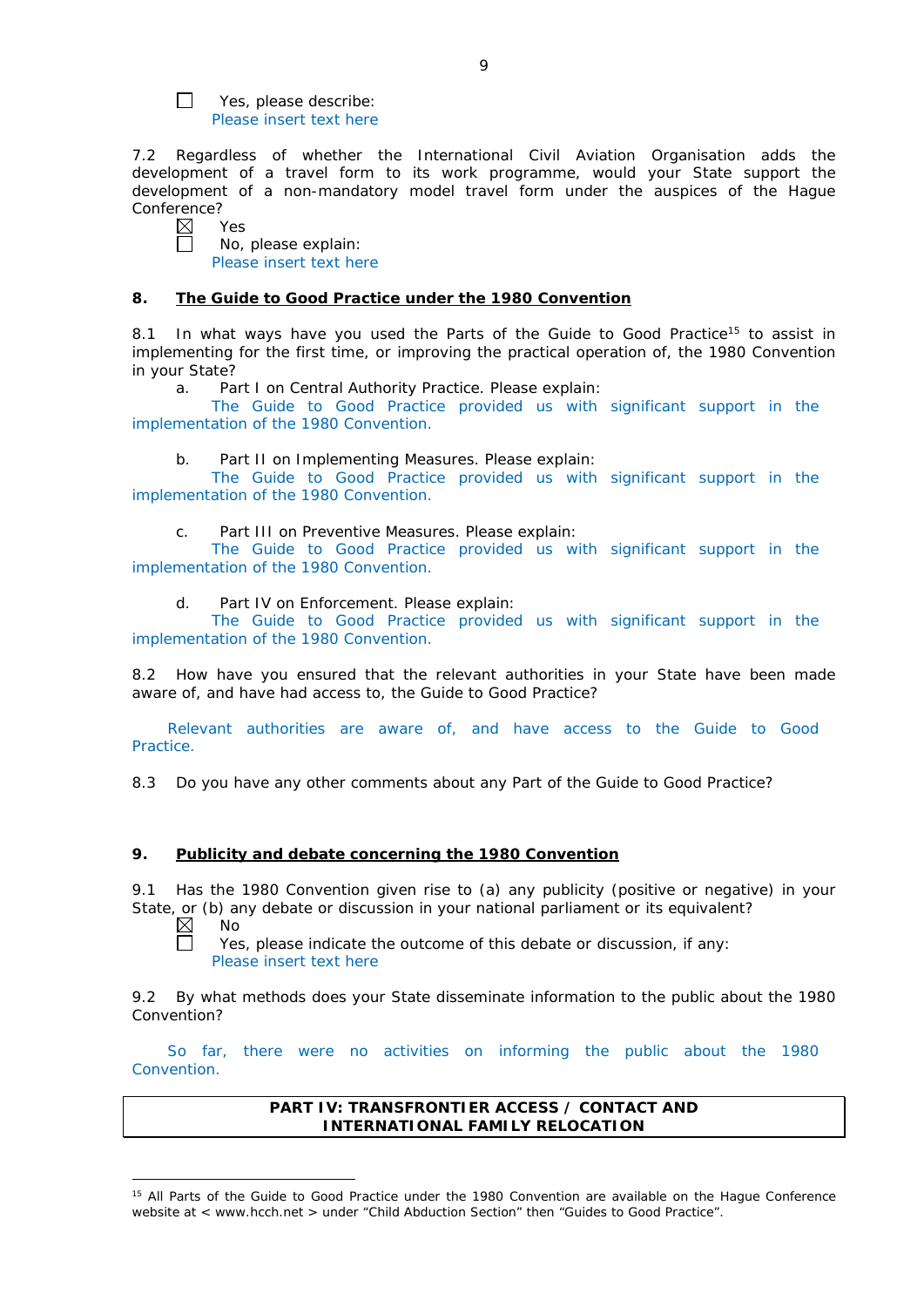### **10. Transfrontier access / contact**<sup>16</sup>

10.1 Since the 2011 / 2012 Special Commission, have there been any significant developments in your State regarding Central Authority practices, legislation, procedural rules or case law applicable in cases of transfrontier contact / access?

 $\boxtimes$  $\Box$ 

No

Yes, please explain: Please insert text here

10.2 Please indicate any important developments in your State, since the 2011 / 2012 Special Commission, in the interpretation of **Article 21** of the 1980 Convention.

There was no requirement on the exercise of rights of access.

10.3 What problems have you experienced, if any, as regards co-operation with other States in respect of:

- a. the granting or maintaining of access rights; See under 10.2
- b. the effective exercise of rights of access; and See under 10.2
- c. the restriction or termination of access rights. See under 10.2

Please provide case examples where possible. See under 10.2

10.4 In what ways have you used the "General Principles and Guide to Good Practice on Transfrontier Contact Concerning Children"17 to assist in transfrontier contact / access cases in your State? Can you suggest any further principles of good practice?

#### See under 10.2

<u>.</u>

### **11. International family relocation**<sup>18</sup>

11.1 Since the 2011 / 2012 Special Commission, have there been any significant developments in your State regarding the legislation, procedural rules or case law applicable to international family relocation? Where possible, please explain these developments in the legislation, procedural rules or case law:

There were no activities on this field,so far.

### **PART V: NON-CONVENTION CASES AND NON-CONVENTION STATES**

### **12. Non-Convention cases and non-Convention States**

12.1 Are there any States that you would particularly like to see become a State Party to the 1980 Convention? If so, what steps would you suggest could be taken to promote the

<sup>16</sup> See the [Conclusions and Recommendations](https://assets.hcch.net/upload/concl28sc5_e.pdf) of the 2006 Special Commission (*supra.* note 5) at paras 1.7.1 to 1.7.3.

<sup>&</sup>lt;sup>17</sup> Available on the Hague Conference website at < www.hcch.net > under "Child Abduction Section" then "Guides to Good Practice".

<sup>&</sup>lt;sup>18</sup> See the Conclusions and Recommendations of the 2006 Special Commission meeting at paras 1.7.4 to 1.7.5: *"*1.7.4 The Special Commission concludes that parents, before they move with their children from one country to another, should be encouraged not to take unilateral action by unlawfully removing a child but to make appropriate arrangements for access and contact preferably by agreement, particularly where one parent intends to remain behind after the move.

<sup>1.7.5</sup> The Special Commission encourages all attempts to seek to resolve differences among the legal systems so as to arrive as far as possible at a common approach and common standards as regards relocation."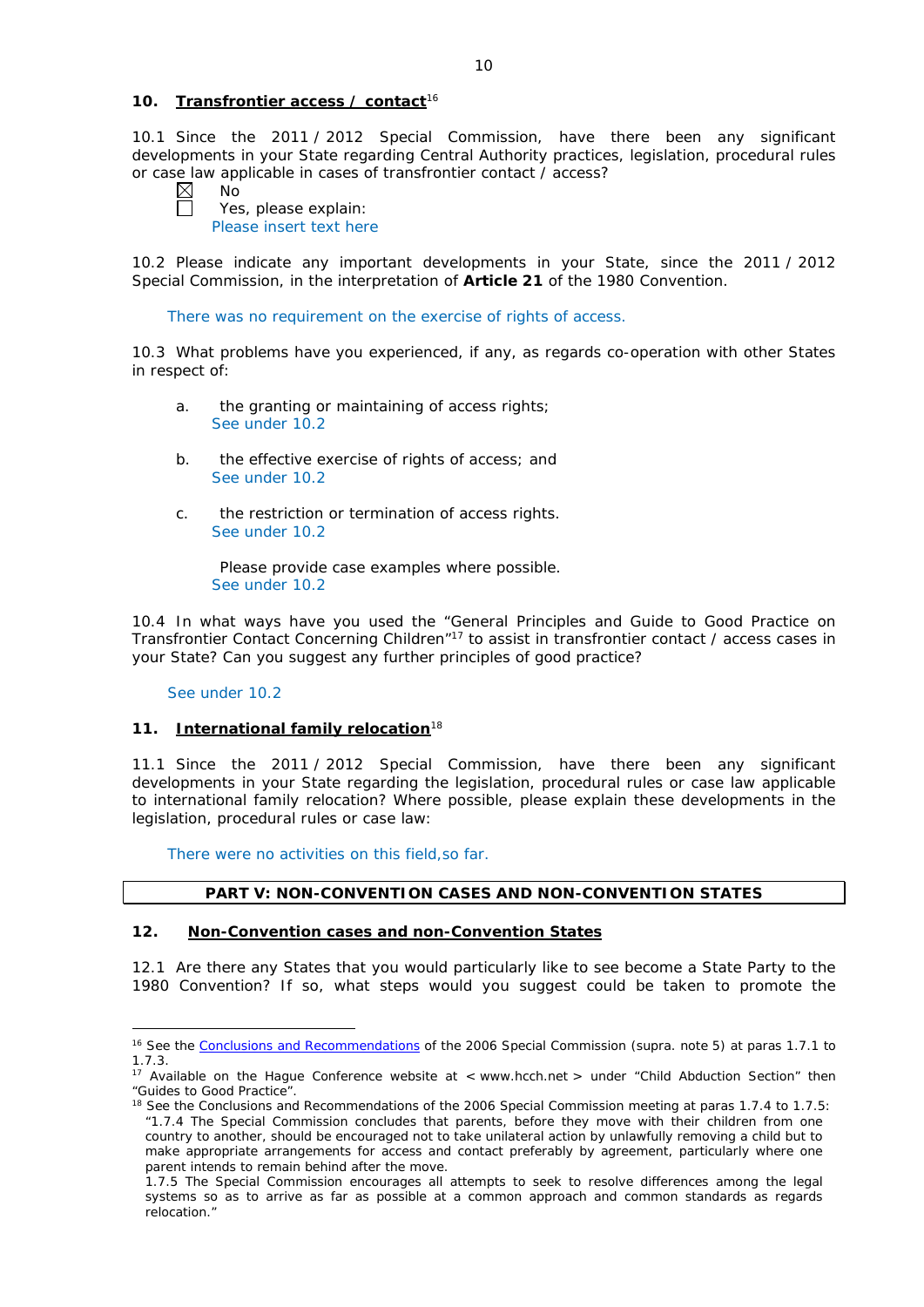Convention and encourage ratification of, or accession to, the Convention in those States? Please explain:

12.2 Are there any States which are not Parties to the 1980 Convention or not Members of the Hague Conference that you would like to see invited to the Special Commission meeting in 2017?

*The "Malta Process"*<sup>19</sup>

12.2 In relation to the "Malta Process":

a. Do you have any comment to make on the "Principles for the Establishment of Mediation Structures in the context of the Malta Process" and the accompanying Explanatory Memorandum?20

b. Have any steps been taken towards the implementation of the Malta Principles in your State and the designation of a Central Contact Point, in order to better address cross-border family disputes over children involving States that are not a Party to the 1980 and 1996 Hague Conventions?

 $\boxtimes$ No Yes, please explain: Please insert text here

c. What is your view as to the future of the "Malta Process"? Please insert text here

### **PART VI: TRAINING AND EDUCATION AND THE TOOLS, SERVICES AND SUPPORT PROVIDED BY THE PERMANENT BUREAU**

### **13. Training and education**

13.1 Can you give details of any training sessions / conferences organised in your State to support the effective functioning of the 1980 Convention, and the influence that such sessions / conferences have had?

There were a number of seminars to educate judges of basic courts for the purpose of application of this Convention.

### **14. The tools, services and support provided by the Permanent Bureau**

*In general*

<u>.</u>

14.1 Please comment or state your reflections on the specific tools, services and support provided by the Permanent Bureau to assist with the practical operation of the 1980 and 1996 Conventions, including:

<sup>&</sup>lt;sup>19</sup> The "Malta Process" is a dialogue between certain States Parties to the 1980 and 1996 Conventions and certain States which are not Parties to either Convention, with a view to securing better protection for crossborder rights of contact of parents and their children and addressing the problems posed by international abduction between the States concerned. For further information see the Hague Conference website at < www.hcch.net > under "Child Abduction Section" then "Judicial Seminars on the International Protection of Children".

<sup>20</sup> The Principles and Explanatory Memorandum were circulated to all Hague Conference Member States and all States participating in the Malta Process in November 2010. They are available on the Hague Conference website at < www.hcch.net > under "Child Abduction Section" then "Judicial Seminars on the International Protection of Children".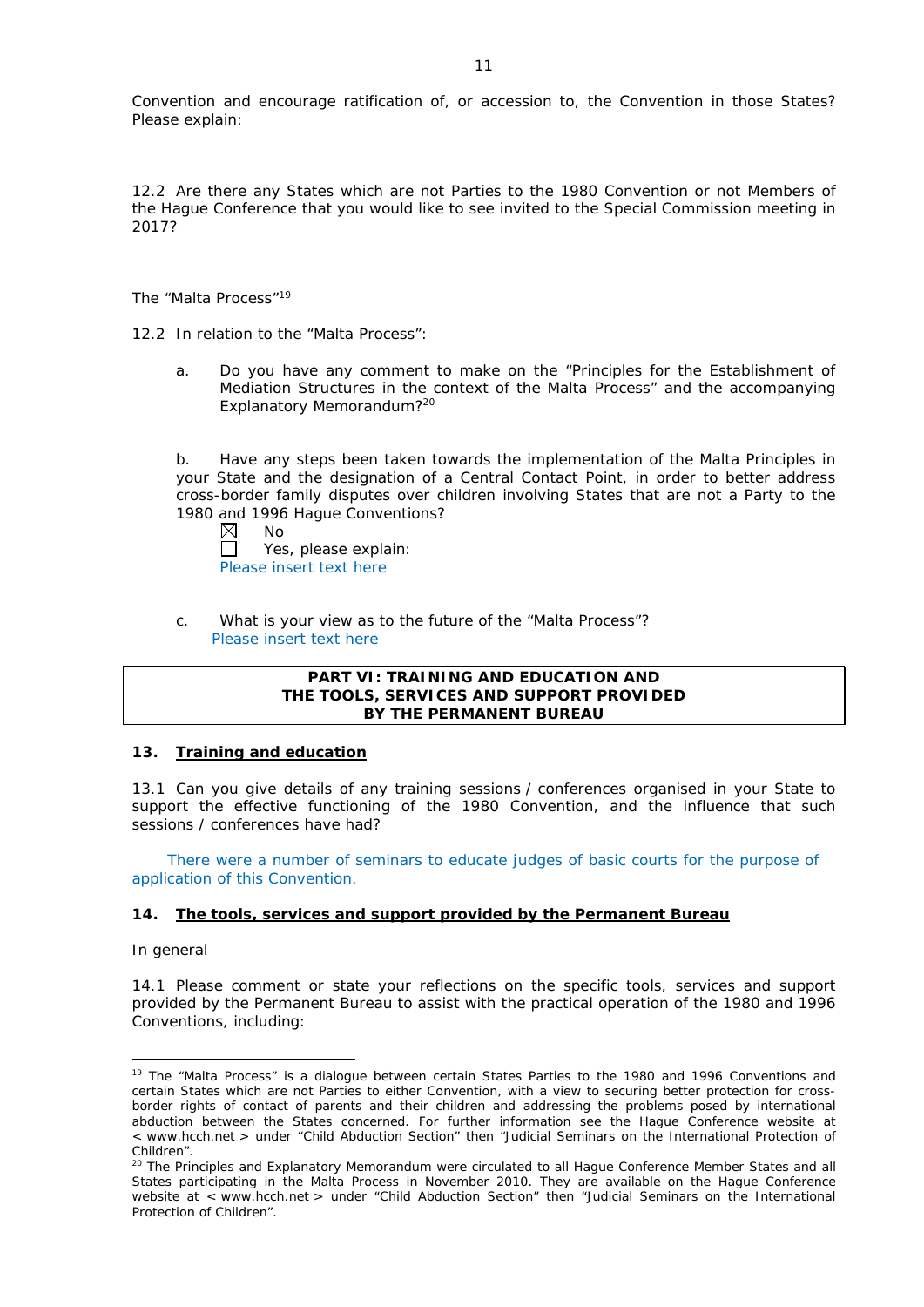- a. The Country Profile available under the Child Abduction Section. Provide us significant support in the implementation of the 1980 Convention.
- b. INCADAT (the international child abduction database, available at < www.incadat.com >). Provide us good support at work
- c. *The Judges' Newsletter* on International Child Protection the publication of the Hague Conference on Private International Law which is available online for free;<sup>21</sup> Provide us good support at work
- d. The specialised "Child Abduction Section" of the Hague Conference website  $(<$  www.hcch.net >); Provide us good support at work
- e. INCASTAT (the database for the electronic collection and analysis of statistics on the 1980 Convention):  $22$ provide us good support at work
- f. Providing technical assistance and training to States Parties regarding the practical operation of the 1980 and 1996 Conventions.23 Such technical assistance and training may involve persons visiting the Permanent Bureau or, alternatively, may involve the Permanent Bureau organising, or providing assistance with organising, national and international judicial and other seminars and conferences concerning the Convention(s) and participating in such conferences; We agree with the proposed way of support
- g. Encouraging wider ratification of, or accession to, the Convention(s), including educating those unfamiliar with the Convention(s);  $24$ We agree with the proposed way of support
- h. Supporting communications between Central Authorities, including maintaining their contact details updated on the HCCH website;

We are supporting communications beetween Central Authorities, including maintaining their contact details updated on the HCCH website.

i. Supporting communications among Hague Network Judges and between Hague Network Judges and Central Authorities, including maintaining a confidential database of up-to-date contact details of Hague Network Judges We are supporting this mode of communication.

### *Other*

<u>.</u>

14.2 What other measures or mechanisms would you recommend:

- a. To improve the monitoring of the operation of the Conventions;
- b. To assist States in meeting their Convention obligations; and
- c. To evaluate whether serious violations of Convention obligations have occurred?

<sup>&</sup>lt;sup>21</sup> Available on the Hague Conference website at < www.hcch.net > under "Child Abduction Section" and "Judges' Newsletter on International Child Protection". For some volumes of *The Judges' Newsletter*, it is possible to download individual articles as required.

<sup>&</sup>lt;sup>22</sup> Further information is available via the Hague Conference website at < www.hcch.net > under "Child Abduction Section" then "INCASTAT".

Such technical assistance may be provided to judges, Central Authority personnel and / or other professionals involved with the practical operation of the Convention(s).

<sup>&</sup>lt;sup>24</sup> Which again may involve State delegates and others visiting the Permanent Bureau or, alternatively, may involve the Permanent Bureau organising, or providing assistance with organising, national and international judicial and other seminars and conferences concerning the Convention(s) and participating in such conferences.